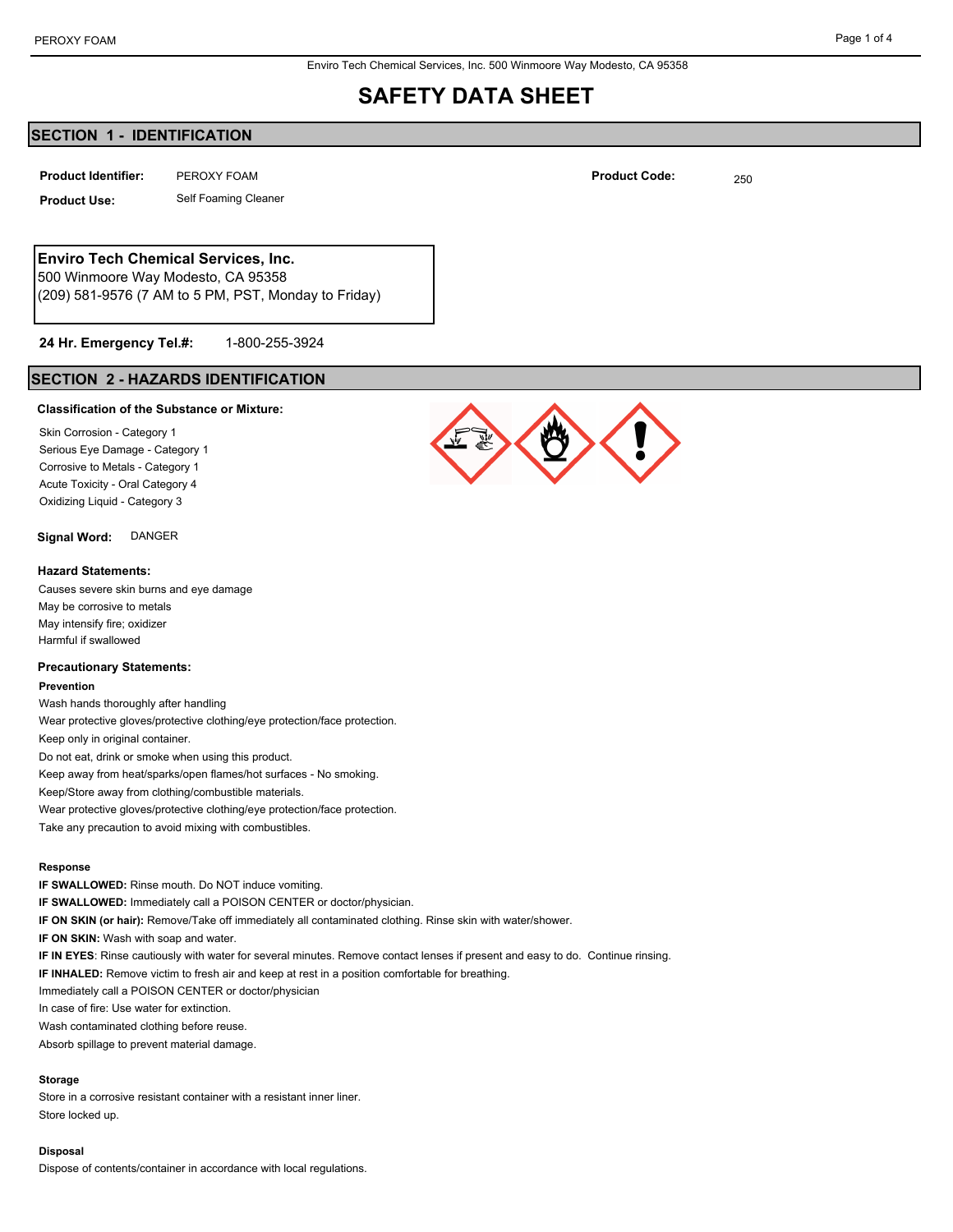## **SAFETY DATA SHEET**

## **Hazards not Otherwise Classified:**

No other hazards classified.

## **SECTION 3 - COMPOSITION / INFORMATION ON INGREDIENTS**

| $\sim$<br>llnaredient               | <b>Synonym</b> | <b>ICAS Number</b> | .Concentration           |
|-------------------------------------|----------------|--------------------|--------------------------|
| ١H<br>)XIDE<br>-pcpr<br>، ہر<br>GEN | ഥറെല<br>nzuz   | -484-2∠            | $-15%$<br>$\sim$<br>. U- |

#### **SECTION 4 - FIRST-AID MEASURES**

**Inhalation:** Get medical advice/attention if you feel unwell or are concerned.

**Skin Contact:** Take off immediately contaminated clothing, shoes and leather goods (e.g. watchbands, belts). Rinse skin with lukewarm, gently flowing water/shower with a flushing duration of 60 minutes. Immediately call POISON CENTER/doctor. Wash contaminated clothing before re-use.

**Eye Contact:** Remove source of exposure or move person to fresh air. Rinse eyes cautiously with lukewarm, gently flowing water for several minutes, while holding the eyelids open. Remove contact lenses, if present and easy to do. Continue rinsing for 60 minutes. Take care not to rinse contaminated water into the unaffected eye or into the face. Immediately call a POISON CENTER/doctor. Continue rinsing until medical aid is available.

**Ingestion:** Immediately call a POISON CENTER/doctor. Do NOT induce vomiting. If vomiting occurs naturally, lie on your side, in the recovery position. **Most Important Symptoms and Effects, both Acute and Delayed:** Causes severe skin burns and eye damage, burning of the mouth, throat, and

**Indication of any Immediate Medical Attention and Special Treatment Needed:** Treat symptomatically

## **SECTION 5 - FIRE-FIGHTING MEASURES**

**Extinguishing Media:** Flood with water.

esophagus.

**Special hazards arising from the substance of mixture:** Product is non-combustible. On decomposition releases oxygen which may intensify fire.

**Flammability classification (OSHA 29 CFR 1910.106) (Hazcom 2012):** Non flammable

**Hazardous Combustion Products:** Non combustible

**Special protective equipment and precautions for firefighters:** In the event of a fire, wear full protective clothing and NIOSH-approved self-contained breathing apparatus.

## **SECTION 6 - ACCIDENTAL RELEASE MEASURES**

**Personal precautions, protective equipment and emergency procedures:** Ventilate area of leak or spill. Wear appropriate personal protective equipment as specified in Section 8. Isolate hazard area. Keep unnecessary and unprotected personnel from entering.

**Methods and materials for containment and cleaning up:** SMALL SPILLS (less than 1 gallon): Neutralize with soda ash or cover with dry earth, sand or other non combustible material, place into loosely covered plastic containers for later disposal. If neutralized, material can be diluted into drain. LARGE SPILL: Restrict access to area until completion of clean up. Prevent liquid from entering sewers or waterways. Stop or reduce leak if safe to do so. Dike with inert material (sand, earth, etc.). Collect into plastic containers for disposal. Ensure adequate decontamination of tools and equipment following clean up.

**Special spill response procedures:** Collect spills in plastic containers only

#### **SECTION 7 - HANDLING AND STORAGE**

**Precautions for Safe Handling:** Wear at least chemical resistant gloves and eye protection, face shield, and chemical resistant garments when handling, moving or using this product. Do not contaminate water, food, or feed by storage or disposal.

**Conditions for Safe Storage:** Store in a cool, dry, well ventilated place away from direct sunlight. Keep container closed when not in use.

**Incompatible Materials:** Reducing agents, wood, paper and other combustibles, iron and other heavy metals, copper alloys and caustic.

## **SECTION 8 - EXPOSURE CONTROLS / PERSONAL PROTECTION**

| <b>Chemical Identity</b>  | <b>CAS Number</b> | 'Type       | <b>IExposure Limit Values</b> | lSource       |
|---------------------------|-------------------|-------------|-------------------------------|---------------|
| <b>IHYDROGEN PEROXIDE</b> | 7722-84-1         | <b>IPEL</b> | 1 ppm (1.4 mg/m3)             | <b>I</b> OSHA |
|                           |                   | <b>REL</b>  | ppm                           | <b>NIOSH</b>  |
|                           |                   | <b>TLV</b>  | ppm                           | <b>ACGIH</b>  |

**Ventilation and engineering measures:** Forced air, local exhaust, or open air is adequate.

**Respiratory Protection:** In case of confined spaces or high levels encountered in the air, wear self contained breathing apparatus.

**Skin Protection:** Wear chemical resistant gloves and chemical resistant garments when handling, wash garments before re-use.

**Eye/Face Protection:** Wear chemical goggles; also wear a face shield if splashing hazard exists.

**Other Protective Equipment:** Eye wash facility and emergency shower should be in close proximity.

**General Hygiene Conditions:** Do not eat, drink or smoke when using this product. Wash thoroughly after handling. Remove and wash contaminated clothing before re-use. Handle in accordance with good industry hygiene and safety practice.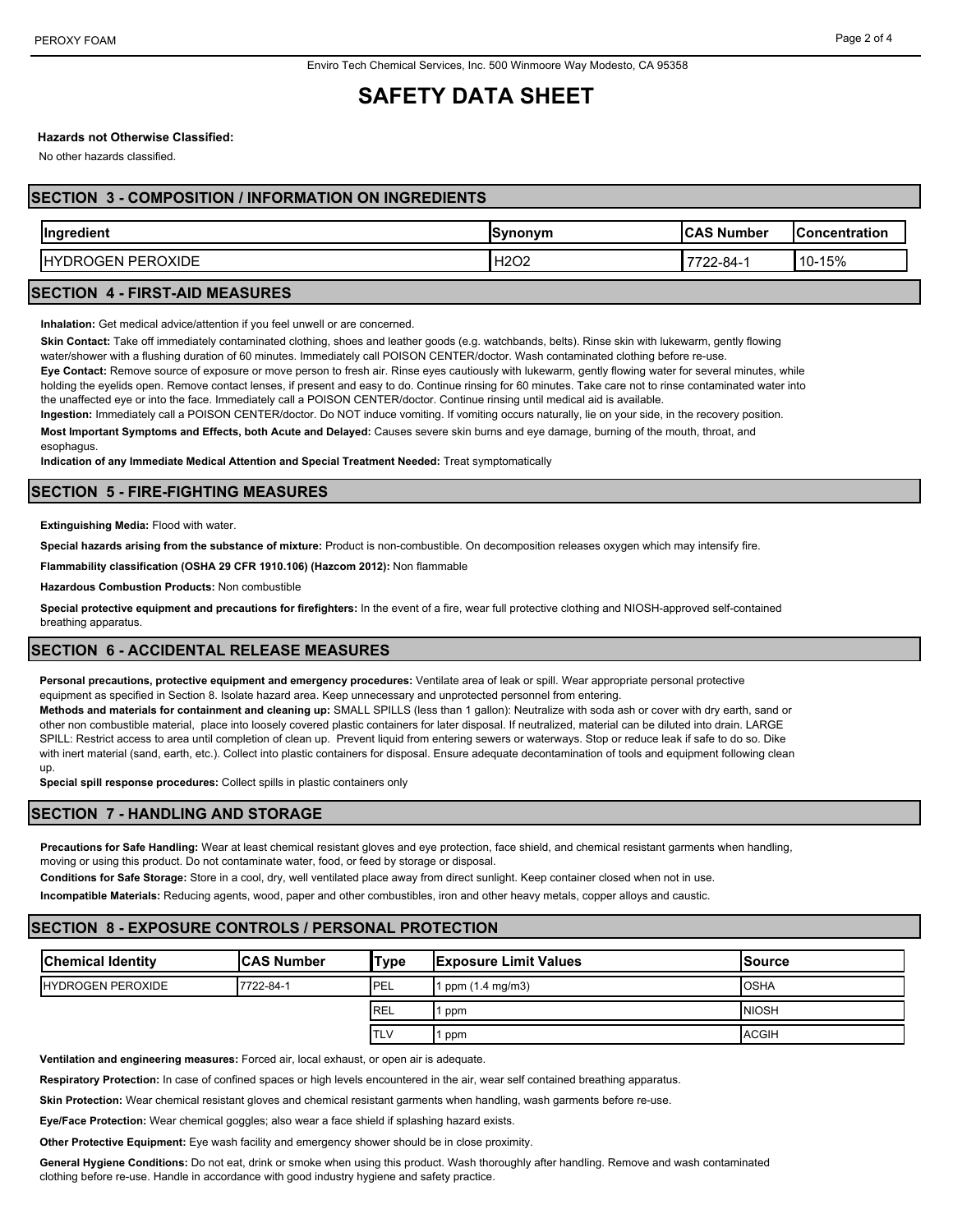# **SAFETY DATA SHEET**

## **SECTION 9 - PHYSICAL AND CHEMICAL PROPERTIES**

**Appearance:** Clear colorless liquid **Odor:** Odorless **pH:** 2-3 **Melting/Freezing point:** No information available. **Initial boiling point and boiling range:** No information available. **Flammability (solid, gas):** Non flammable **Specific gravity:** 1.05 g/mL **Solubility in water:** Complete **Viscosity:** 10-25 cSt at 20 ºC / 68ºF

#### **SECTION 10 - STABILITY AND REACTIVITY**

**Reactivity:** Reactive with certain acids, reducing agents, organic materials, metals, bases and alkalis.

**Chemical Stability:** Stable under normal conditions

**Possibility of Hazardous Reactions:** May react with incompatible materials

**Conditions to Avoid:** Avoid chlorine and strong reducing agents when using or storing this product

**Incompatible Materials:** Reducing agents, wood, paper and other combustibles, iron and other heavy metals, copper alloys and caustic.

**Hazardous Decomposition Products:** Oxygen which supports combustion.

## **SECTION 11 - TOXICOLOGICAL INFORMATION**

#### **Information on likely routes of exposure:**

Routes of entry - inhalation: YES Routes of entry - skin & eye: YES

Routes of entry - ingestion: YES

Routes of entry - skin absorption: NO

#### **Potential Health Effects:**

#### **Signs and symptoms of short term (acute) exposure:**

**Inhalation:** Severe irritant. Effects from inhalation of mist vary from mild irritation to serious damage of the upper respiratory tract, depending on severity of exposure. Symptoms may include sneezing, sore throat or runny nose. Severe pneumonitis may occur.

**Ingestion:** Corrosive! Swallowing causes severe burns of mouth, throat, and stomach. Severe scarring of tissue, corrosion, permanent tissue destruction and death may result. Symptoms may include severe pain, nausea, vomiting, diarrhea, shock, hemorrhaging and/or fall in blood pressure. Damage may appear days after exposure.

**Skin:** Corrosive! Contact with skin causes irritation or severe burns and scarring with greater exposures.

**Eye:** Corrosive! Causes irritation of eyes, and with greater exposures it can cause burns that may result in permanent impairment of vision, even blindness.

#### **Potential Chronic Health Effects:**

**Mutagenicity:** May have mutagenic effects in humans or animals.

**Carcinogenicity:** No components are listed as carcinogens by ACGIH, IARC, OSHA, or NTP.

**Reproductive effects:** No information available.

**Sensitization to material:** Not a known sensitizer in humans or animals.

**Toxicological data:** The calculated ATE values for this mixture are:

ATE oral =  $1938$  mg/kg

ATE dermal = No information available.

ATE inhalation (vapors) = No information available.

#### **SECTION 12 - ECOLOGICAL INFORMATION**

**Ecotoxicity:** May be harmful to aquatic life **Persistence and degradability:** No information available **Bioaccumulation potential:** Not expected to occur